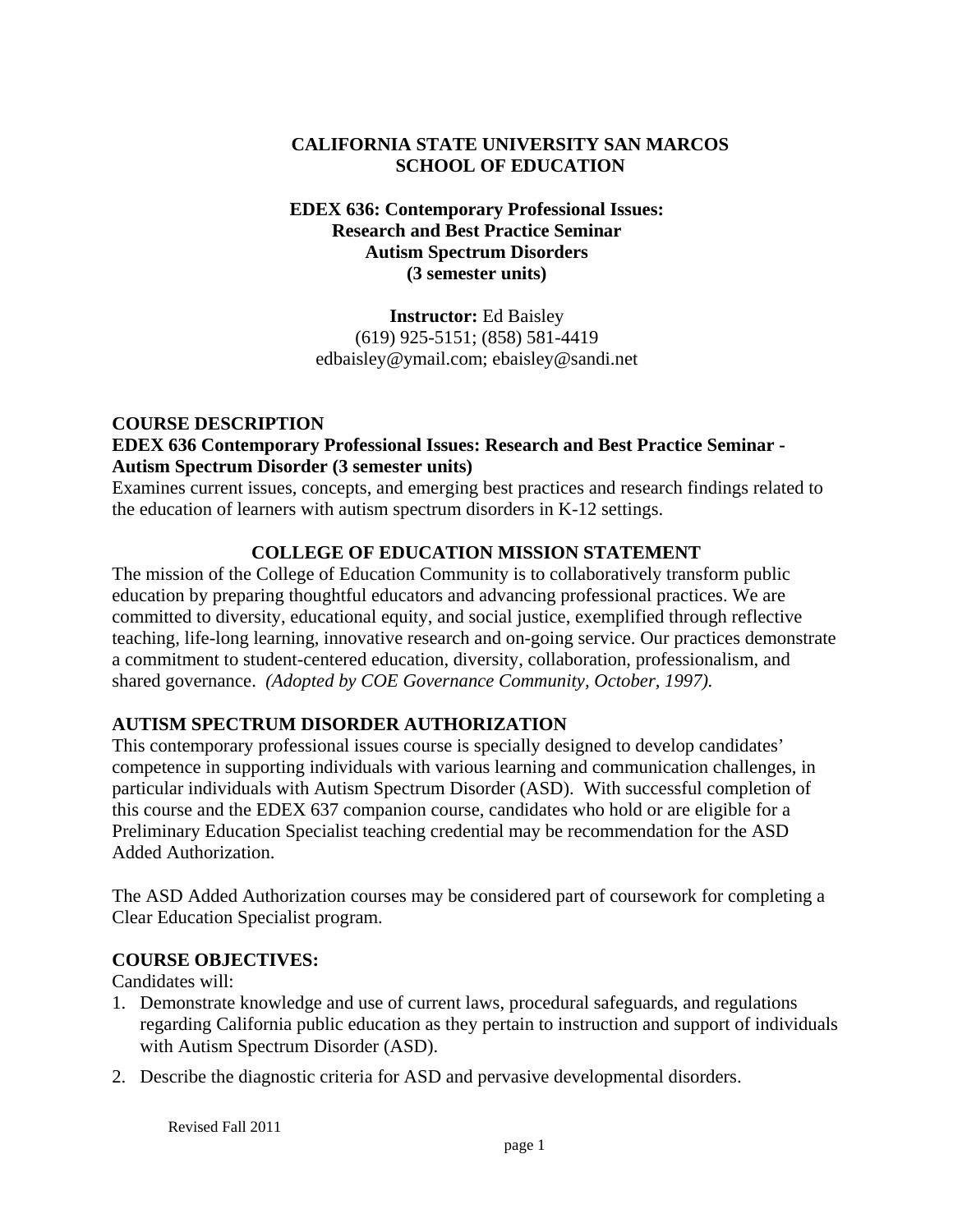- 3. Identify the theorized etiologies and nature of ASD including the notion of autism as a movement difference and the role of genes, environment, and gene environment interaction.
- 4. Describe assessment instruments used for initial screening, diagnostic processes, educational planning and intervention, and curriculum-based monitoring of progress for individuals with ASD.
- 5. Describe the characteristics and issues surrounding autism in early childhood, including the impact of social-communicative skills, speech and language characteristics, sensory systems and sensory regulation supports, cognitive and play skills.
- 6. Describe the impact of ASD throughout the lifespan to adulthood including socialcommunicative skills, cognitive skills, neurological and sensory differences and needs, relationship development, employment, and independent living.
- 7. Identify current research on learning and effective curricula and teaching and support practices and curricula for students with ASD across learning environments.
- 8. Discuss the different interventions available for students with ASD, the appropriateness of the interventions, and the pros and cons of each. Some of the interventions included applied behavioral analysis (ABA), Floor Time, SCERTS, Pivotal Response Treatment, and TEACCH.
- 9. Demonstrate the ability to manage learning environments, design and structure daily classroom routines, and motivate students with autism using meaningful curriculum and positive motivational strategies.
- 10. Demonstrate knowledge and skill in planning and implementing social skills lessons and Positive Behavior Support plans to increase skills and teach replacement behavior using principles of reinforcement theory, motivation, stimulus control, functional analysis and assessment, functional communication training, self-management, and behavioral contracts.
- 11. Demonstrate the ability to select, implement, monitor evidence-based educational practices to accommodate the needs of individual students across a range of instructional settings, including the use of technology.
- 12. Demonstrate knowledge and skill in developing, adjusting, and implementing individually designed instructional strategies for core curriculum areas to meet the special characteristics and needs of students with Autism Spectrum Disorders.

# **REQUIRED TEXTS, ARTICLES, DVDS, AND WEBSITES**

## *Required Text:*

Kluth, P. (2010). *"You're going to love this kid!" Teaching students with autism in the inclusive classroom* (2nd ed.). Baltimore: Brookes.

## *Required Readings:*

Grandin, T. & Barron S. (2005). *Unwritten rules in social relationships: Decoding social mysteries though the unique perspective of autism.* Arlington, TX: Future Horizons.

Revised Fall 2011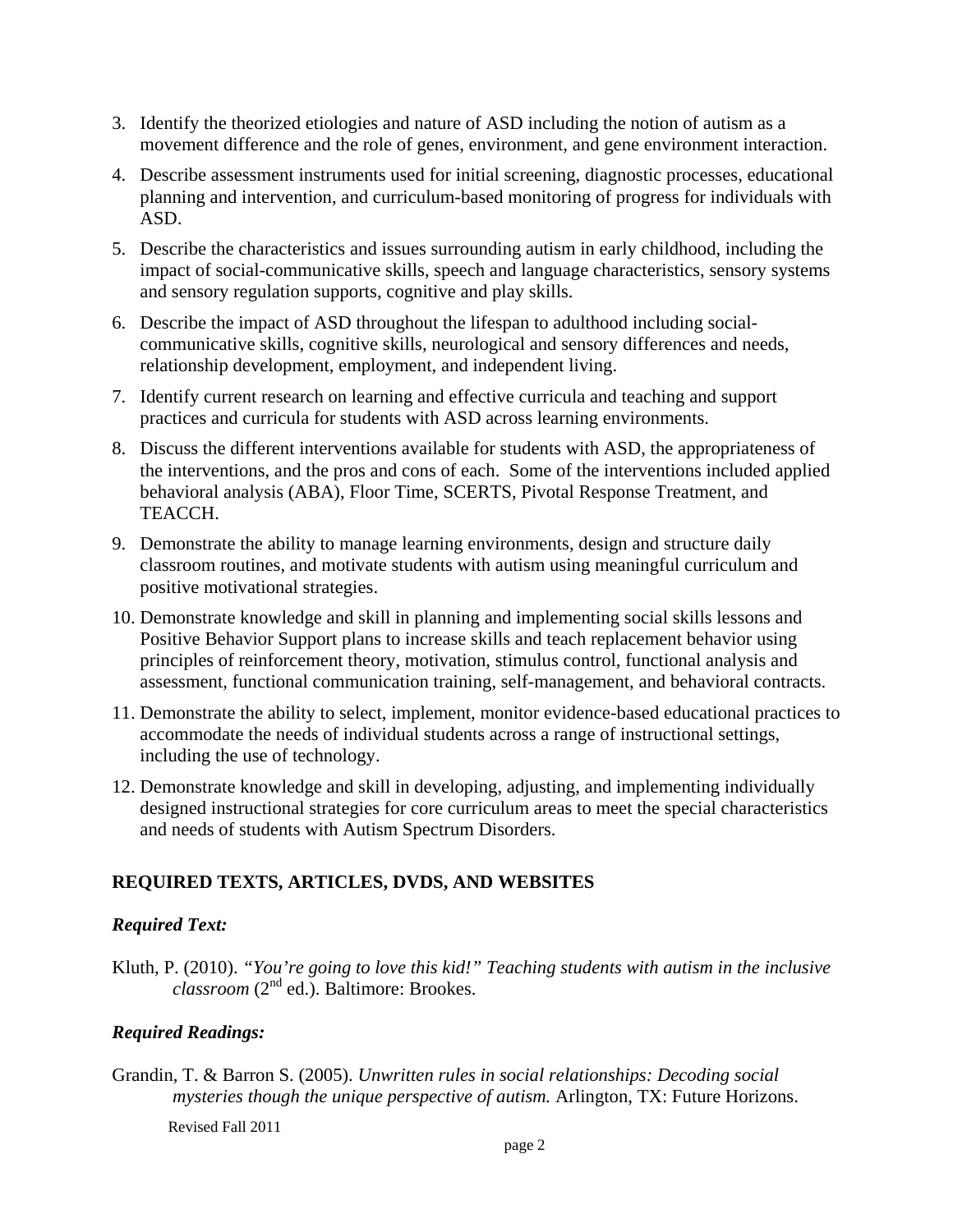Kanner, L. (1943). Autistic disturbances of affective contact. *Nervous Child, 2,* 217-250.

Romoser, M. (2000). Malemployment in autism. *Focus on Autism and other Developmental Disabilities 15*(4), 246-247.

# *Selected Additional Readings:*

- *characteristics, and effective strategies. Boston: Pearson.* Boutot, E. A., & Smith Myles, B. (2011). *Autism spectrum disorders: Foundations,*
- *characteristics, and effective strategies.* Boston: Pearson. Donnellan, A.M., Hill, D.A., & Leary, M.R. (2010). Rethinking autism: Autism and the concept of neurodiversity, *Disability Studies Quarterly,* 30 (1).
- Donnellan, A.M, Leary, M., & Robledo, J. (2006). I can't get started: Stress and the role of movement differences for individuals with the autism label. In G. Baron, J. Groden, G. Groden, & L. Lipsitt (Eds.), *Stress and coping in autism* (pp. 205-245). Oxford: Oxford University Press.
- Kulth, P. & Chandler-Olcott, K (2008). *"A land we can share"- Teaching literacy to students with autism.* Baltimore: Brookes.
- Kluth, P. & Schwarz, P. (2008). *"Just give him the whale!" 20 ways to use fascinations, areas of expertise, and strengths to support students with autism.* Baltimore: Brookes.
- National Autism Center (2009). *Evidence-based practice and autism in the schools: A guide to providing interventions to student with Autism Spectrum Disorders.* Randolph, Mass: National Autism Center.
- National Research Council (2001). *Educating children with autism.* Washington, DC: National Academy Press.

Additional required readings in class and Moodle with annotations and required reading activities. Reading materials are posted to Moodle and discussed in class.

# **SUPPLEMENTAL RECOMMENDED TEXTS, ARTICLES, DVDS, AND WEBSITES**

Bicklen, D. (2006). *Autism and the myth of the person alone*. New York: University Press. Gray, C. (2010). *The new social story book.* Arlington, TX: New Horizons, Inc. http://www.autism-hub.co.uk/ (Autism Hub – The Place to Blog on autism, advocacy, science, and parenting) http://www.teacch.com (TEACCH homepage) http://www.paulakluth.com (free tips and resources by the author of your text)

http://www.patrickschwarz.com (links and inspirations by a recommended author)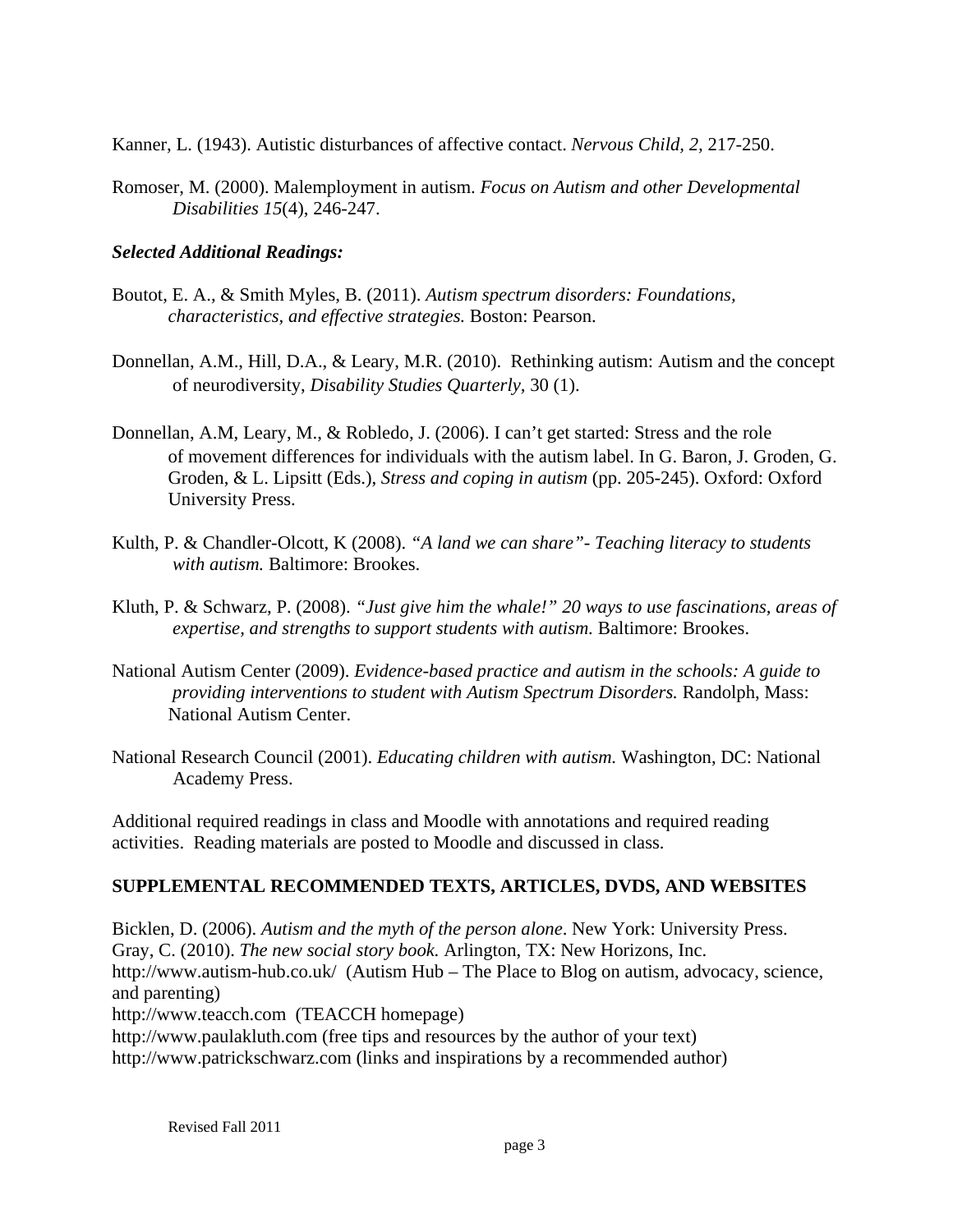# **REFLECTION ON STANDARDS REQUIREMENT**

The course objectives, assignments, and assessments have been aligned with the CCTC (California Commission on Teacher Credentialing) standards for the ASD added authorization (AA). ASD AA candidates are required to provide descriptions and artifacts that evidence that the three ASD AA standards listed below are addressed.

#### **ASD Standard 1: Characteristics of Students with Autism Spectrum Disorder**

The program provides opportunities for the candidate to be able to identify the unique characteristics of students with ASD. The candidate demonstrates unique knowledge of cognition and neurology and the core challenges associated with language and communication, social skills, behavior, and processing and their implications for program planning and service delivery.

## **ASD Standard 2: Teaching, Learning and Behavior Strategies for Students with ASD**

The program ensures that each candidate is able to demonstrate knowledge, skills and abilities to become proficient in implementing evidence-based and multi-faceted methodologies and strategies necessary in teaching and engaging students with ASD from acquisition to generalization.

# **ASD Standard 3: Collaborating with Other Service Providers**

The program will ensure that each candidate teaching students with ASD is able to demonstrate the ability to collaborate as a member of a multidisciplinary team with all service providers and effectively interact with families.

# **SELECTED ASSIGNMENTS**

## **Collaboration and Participation (36 points):**

For each of the 12 class sessions, a maximum of three (3) participation points are assigned based upon collaborative cooperation in class and group activities; respectful interactions with speakers classmates, and the instructor; and patience and flexibility. Students arriving late, leaving class early, or coming back late from breaks will lose participation points. Please note the SOE attendance policy in this syllabus.

## **ASD AA Standards (4 points):**

The course objectives, assignments, and assessments have been aligned with the CCTC (California Commission on Teacher Credentialing) standards for the ASD added authorization (AA). ASD AA candidates are required to formally address the three CCTC Standards for the Autism Spectrum Disorder Added Authorization (ASD AA) by completing the ASD AA Checklist for the EDEX 636 and EDEX 637 courses. ASD AA candidates are required to submit to the course instructor the ASD Standards Checklist with acceptable evidences noted. Granting of the ASD authorization is contingent upon submission of a completed checklist to the course instructor(s) of each of the two courses (EDEX 636 and 637).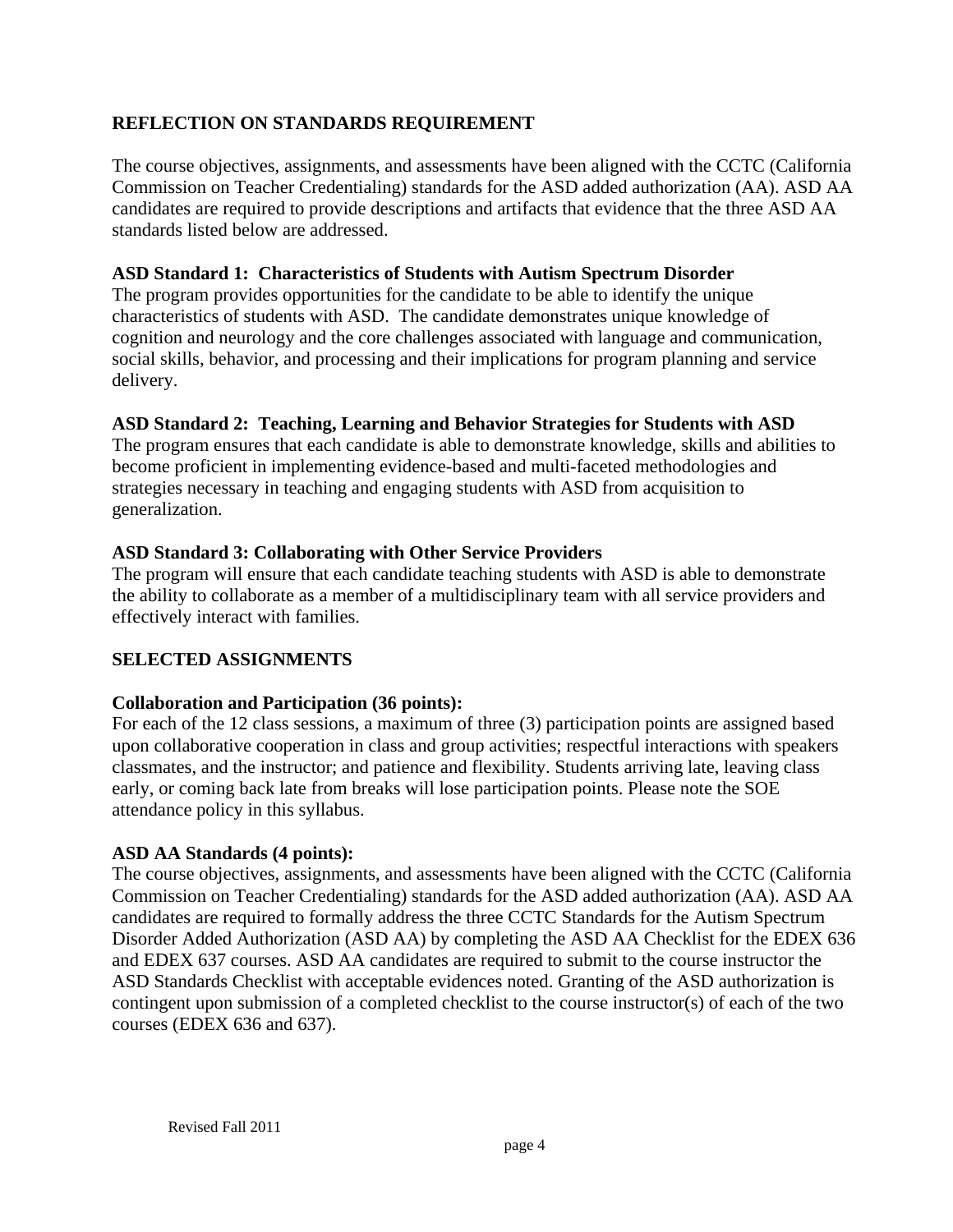## **Specific Area of Expertise Research Paper (20 points):**

Each participant will select and develop an area of expertise in a self-selected specific area of interest related to Autism Spectrum Disorders in which you wish to develop additional professional knowledge and expertise. See the 12 course objectives above for ideas of potential topics to explore. Also see the reading list and websites suggested for additional ideas. Topics should be approved by the instructor before beginning exploration of readings, websites, and so forth. Approval should be obtained by the  $4<sup>th</sup>$  class meeting. Each participant submits an annotated bibliography in APA Style  $(6^{th}$  Edition) format of at least five (5) primary (e.g., journal article) sources beyond the required readings for this course. Papers will include a) an introductory page that explains the topical area and why this is of interest to the participant, b) the annotation (summary) of each of the selected articles of approximately one page in length, c) a concluding paragraph that summarizes what was learned from the five (5) articles and d) reference page presented in APA style which includes all references sited in paper. Papers are submitted as hard copies in class.

#### **Reading Reflections (16 points, 4 reflections at 4 points each):**

Reading reflections are be based upon course readings. Submit and respond to the prompt(s) by the due date. Reflections must be submitted as hard copies in class.

Reflection #1 (Definition of Autism): Read Leo Kanner's *Autistic Disturbances of Affective Contact* and Chapter 1 of the Kluth text. Based upon these readings, how has our definition and understanding of autism changed over the past 7 decades?

Reflection #2 (Lived Experience): Explore the Autism Hub and/or view a film on and by individuals with ASD. Based on your "lived experience," compose a reflection about something you learned about individuals with ASD, specifically referring to what you saw, with whom you interacted, and/or what you read that taught or reminded you of your learning.

Reflection #3 (Social Thinking Perspective): Read the chapter, *ACT ONE - Two Perspectives on Social Thinking*. First read Temple Grandin's *Scene 1: My World is What I do*. Then read Sean Barron's *Scene 2: A Different Perspective on Social Awareness*. Compare and contrast their perspectives on social thinking in ASD.

Reflection #4 (Transition and Employment): Read Romoser, M. (2000). Malemployment in autism. *Focus on Autism and other Developmental Disabilities* 15(4), 246-247. What is your opinion on Romoser's perspective? What are his key pieces of advice that are "take aways" for you.

## **Best Practice Application Case Studies (24 points -2 case studies of 12 points each):**

In order to evidences the application of the knowledge and skills required of the three ASD AA standards, each candidate develops two case studies, each of which involves an application with one or more students with ASD. Each of the two applications may be with the different students or with the same student. Each case study has the three component parts described below. Pseudonyms must be used to protect confidentiality. You will be asked to present one of your case studies at the last class meeting. Case studies must be submitted in class.

Revised Fall 2011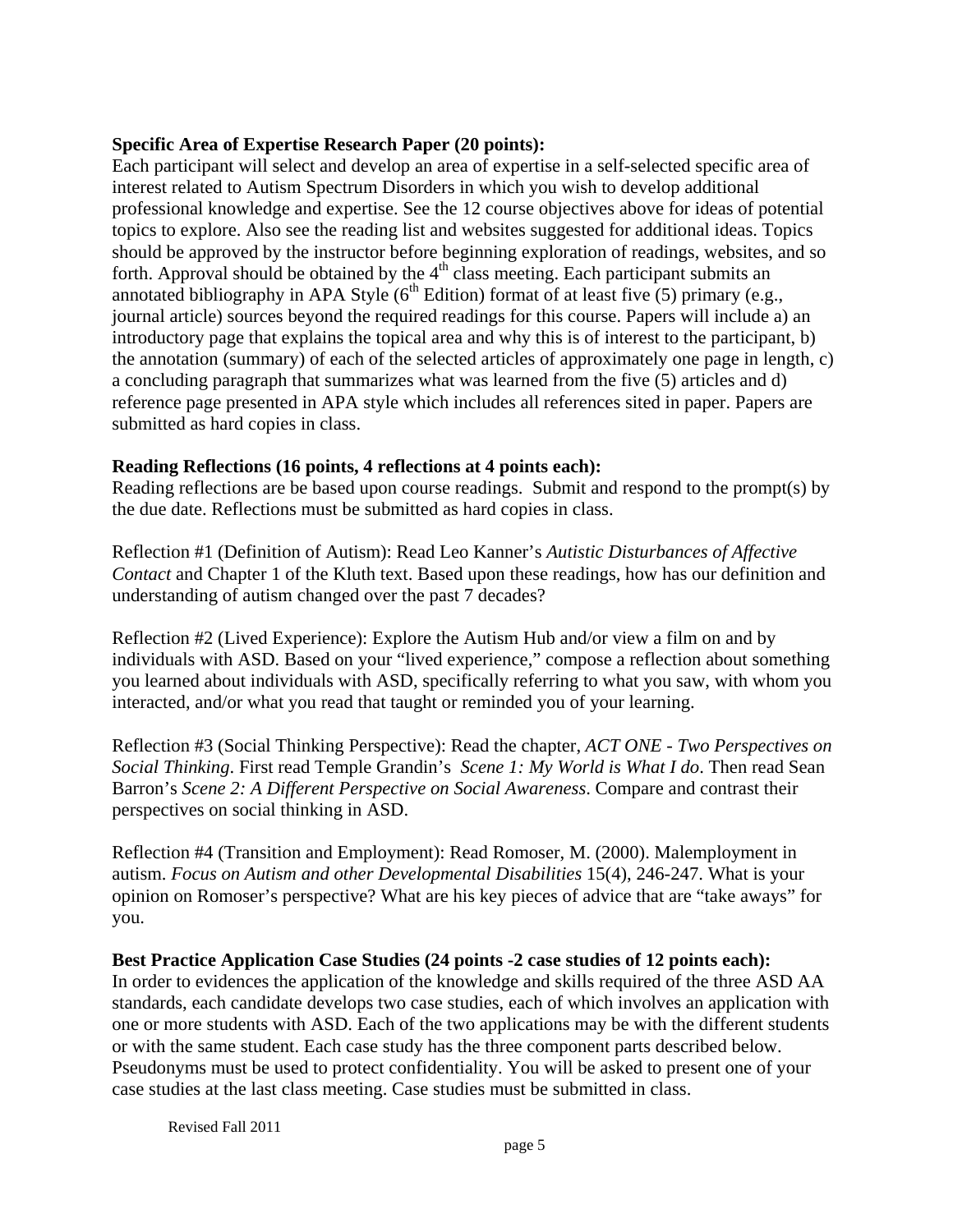#### *Case Study Components*

*Part 1.* Profile of Student with ASD: Summary of Strengths and Challenges Along the Dimensions Described in the Standards Checklist Inclusive of Any Assessment Approaches Used to Learn More about a Student (Standard 1 & Standard 2.1) - 3 points

Part 2. Academic, Social, Communication, Behavior, and Self-Regulation Supports and Strategies Description (Standard 2  $\&$ /or 3) – 3 points

Select and describe two applications (one per case study) that allow you to enhance/refine your delivery of current academic, social, communication, behavioral and/or selfregulation supports and strategies. Be sure to emphasize why this type of strategy/support is appropriate for the student you are working with and how you will personalize this support/strategy. If you wish to focus upon an application that is not listed or covered in the list below, we encourage you to do so and propose it to your instructor as soon as possible in the semester so that you can get going with developing and implementing the practice.

Academic Supports: Using fascinations, areas of expertise, and strengths to connect a student to the curriculum and meet the unique needs of a student with ASD (Standard 2.2)

Fostering Social Interactions and Building Communication Skills (Standard 2.3)

Positive Behavior Support Plan and/or Behavior Intervention Plan (Standard 2.4)

Classroom Structure, Organization and Self-Regulation Support Systems (Standard 2.5)

Advancing Inclusive and Natural Peer Supports in General Education Through Collaborating with Others (Standards 2 and 3)

Your Proposed Application Based Upon Course Objectives and ASD AA Standards

*Part 3.* Academic, Social, Communication, Behavior, and Self-Regulation Supports and Strategies Application (Standard 2  $\&$ /or 3) – 3 points

Describe and document the application process of your selected support/strategy. Data collection, work samples, etc. belong in this section.

*Part 4.* Reflection on Implementation of Part 2 Supports and Strategies: "What I learned; what went well; what could be improved for the future; next steps." - 3 points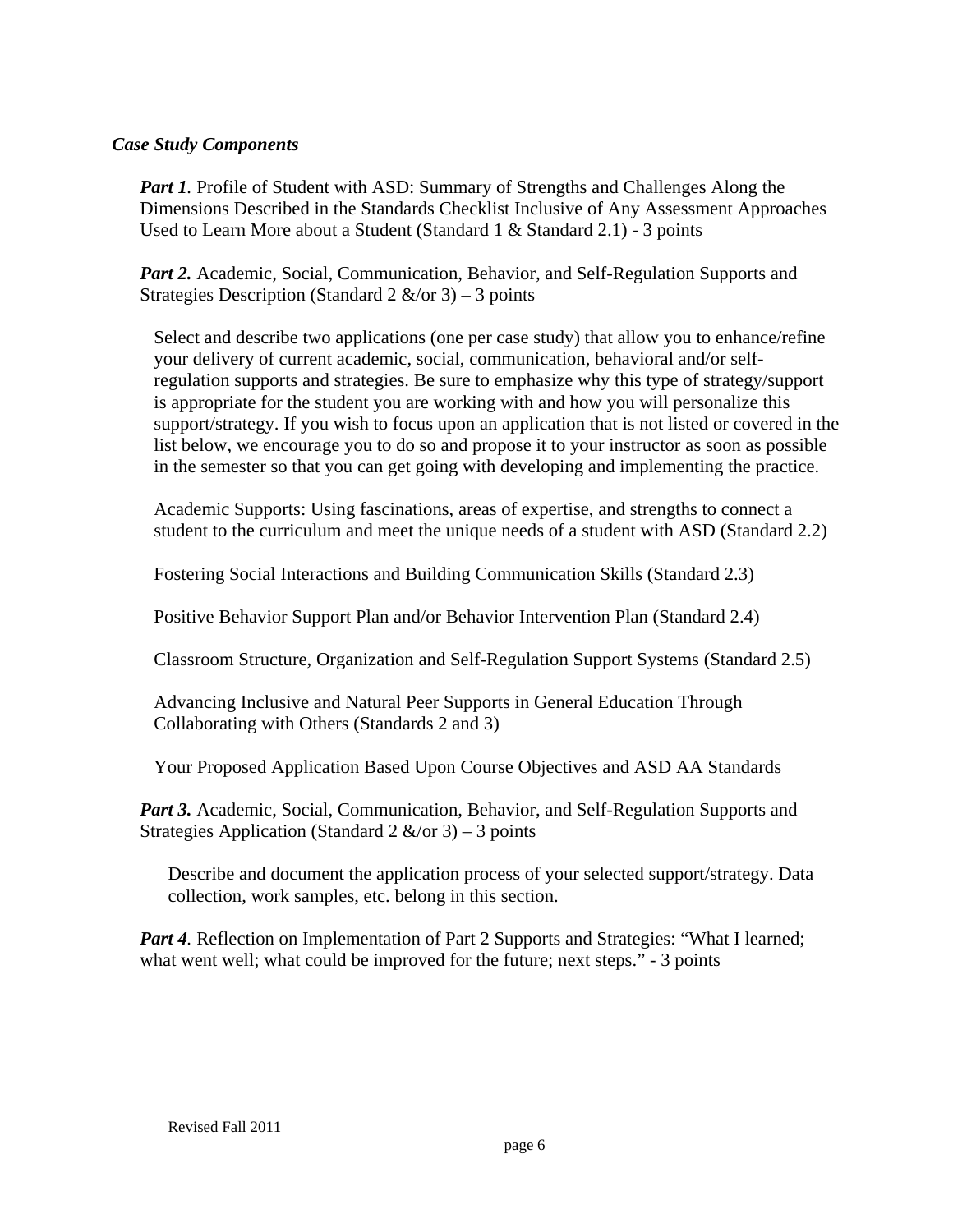# GRADING SCALE AND POINT DISTRIBUTION

| $93\% = A$ | $90\% = A - 87\% = B + 83\% = B$ | $80\% = B$ - | $77\% = C +$ |
|------------|----------------------------------|--------------|--------------|
|            |                                  |              |              |

Points below  $77 = F$ . A grade of  $C +$  or better is required for a course to count toward a credential or added authorization.

#### **Course Points**

| Collaboration and Participation           | 36             |
|-------------------------------------------|----------------|
| <b>ASD AA Standards Reflection</b>        | $\overline{4}$ |
| Specific Area of Expertise Research Paper | 20             |
| <b>Reading Reflections</b>                |                |
| Reading Reflection 1                      | 4              |
| Reading Reflection 2                      | $\overline{4}$ |
| Reading Reflection 3                      | 4              |
| Reading Reflection 4                      | 4              |
| <b>Case Studies</b>                       | 24             |
| <b>TOTAL POSSIBLE POINTS</b>              | 100            |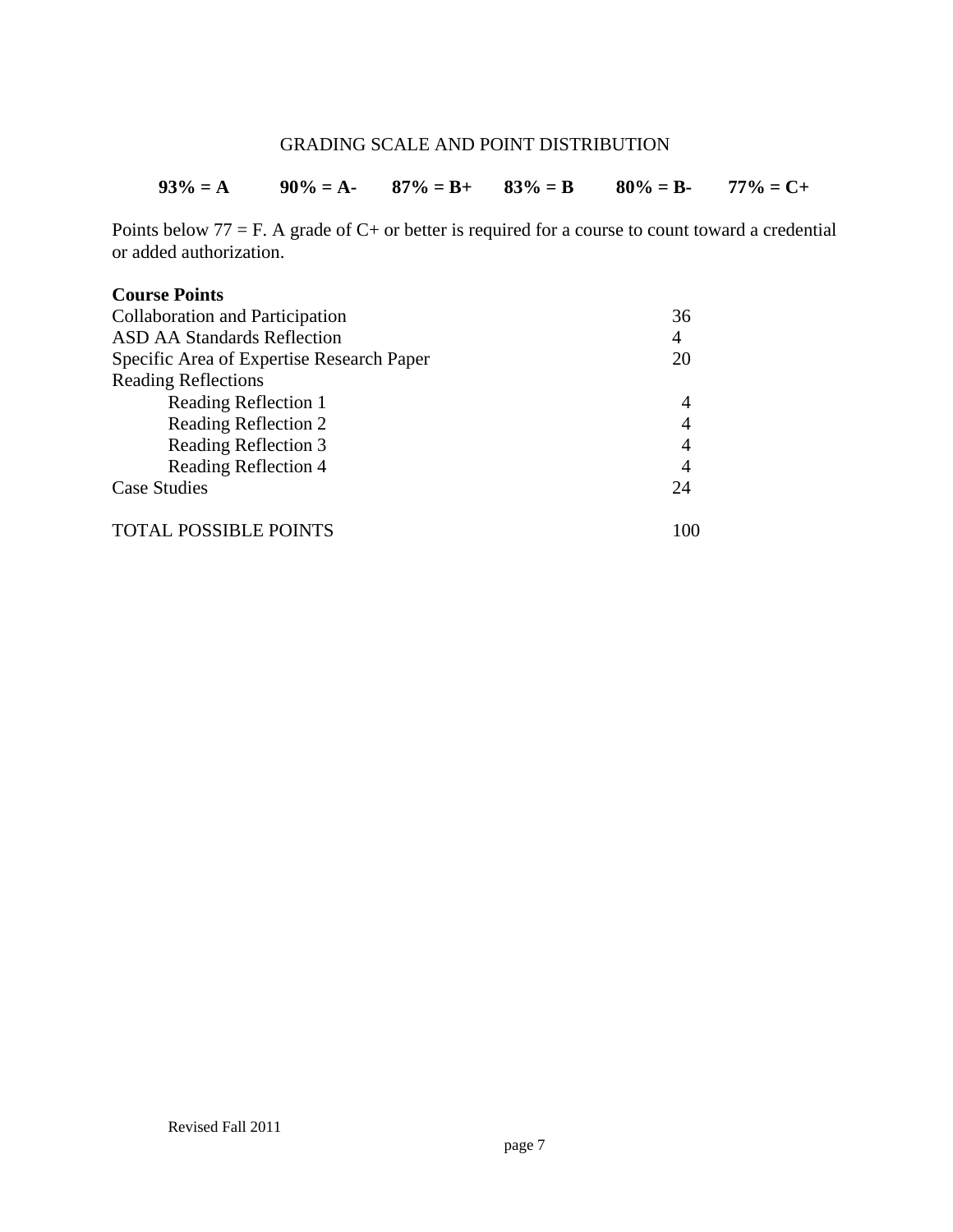# **CLASS SCHEDULE, TOPICS, READINGS, AND ASSIGNMENTS**

| Date         | Topic                                                                                                                                            | Reading                                                                        | <b>Assignment Due</b><br>Date       |
|--------------|--------------------------------------------------------------------------------------------------------------------------------------------------|--------------------------------------------------------------------------------|-------------------------------------|
| September 21 | Overview of Course & ASD                                                                                                                         | Kluth Ch. 1                                                                    |                                     |
| September 28 | Overview of ASD<br>Screening and Assessment<br>Overview of ASD<br>Characteristics-                                                               | Leo Kanner's<br><b>Autistic</b><br>Disturbances of<br><b>Affective Contact</b> |                                     |
| *October 5   | The Lived Experience of<br><b>Autism - NO FORMAL</b><br><b>MEETING</b>                                                                           | ***Possible<br>library night***<br>Films & Autism<br>Hub                       |                                     |
| October 12   | Foundational Supports and<br><b>Academic Planning</b>                                                                                            | Kluth Ch. 10, 11                                                               | <b>Reading Reflection</b><br>#1 Due |
| October 19   | <b>Sensory and Movement</b><br>Differences, Organization and<br><b>Regulation</b> ; Developmental<br>approaches<br>**Guest speaker**             | Kluth Ch. 5                                                                    | <b>Reading Reflection</b><br>#2 Due |
| October 26   | <b>Theoretical Basis for</b><br>Intervention and Evidence-<br><b>Based Practices;</b><br><b>Applied Behavioral Analysis</b><br>**Guest speaker** | Readings:<br>Grandin and<br><b>Barron</b>                                      |                                     |
| November 2   | Social Skills, Relationships,<br>Friendships and Belonging<br>**Guest speaker**                                                                  | Kluth Ch. 6                                                                    | <b>Reading Reflection</b><br>#3 Due |
| November 9   | Social skills curriculum,<br>Transitions (pre to K, 5th. to<br>6th., 8th. to 9th. and into<br>adulthood.                                         | Kluth Ch. 7                                                                    |                                     |
| November 16  | <b>Positive Behavioral Supports</b>                                                                                                              | Kluth Ch. 9<br>Readings:<br>Romoser                                            | <b>Research Paper Due</b>           |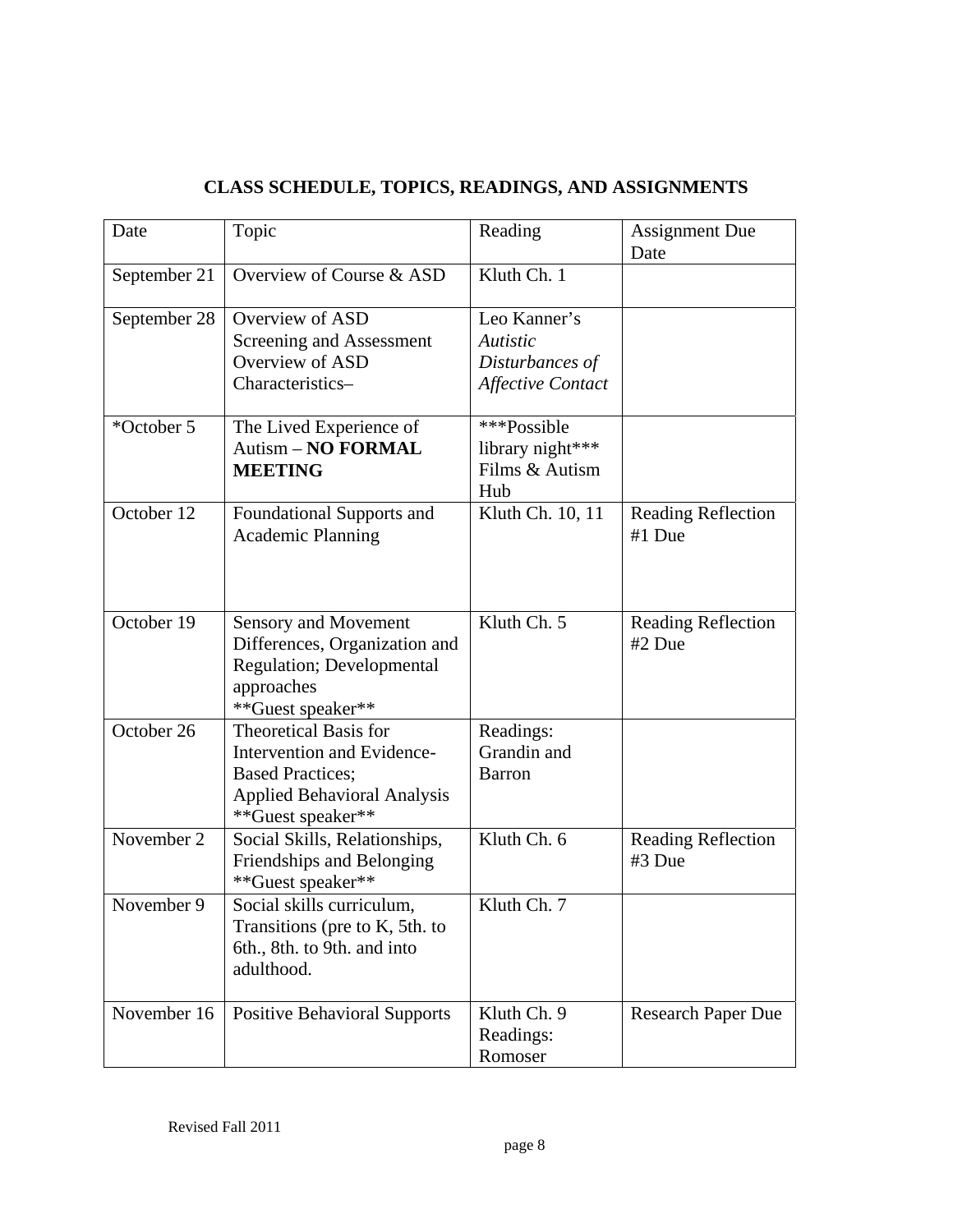| November 30 | Working with Families;<br>Collaboration in Schools &<br>Community Transition and<br>Adulthood; Employment<br>**Guest speaker** | Kluth Ch. 4, 12         | <b>Reading Reflection</b><br>#4 Due                |
|-------------|--------------------------------------------------------------------------------------------------------------------------------|-------------------------|----------------------------------------------------|
| *December 7 | <b>No Formal Meeting</b>                                                                                                       | Work on case<br>studies |                                                    |
| December 14 | Putting It All Together: Self-<br>Assessment, Sharing of Case<br>Studies, & Course Evaluation                                  |                         | <b>Case Studies Due</b><br>ASD AA Standards<br>Due |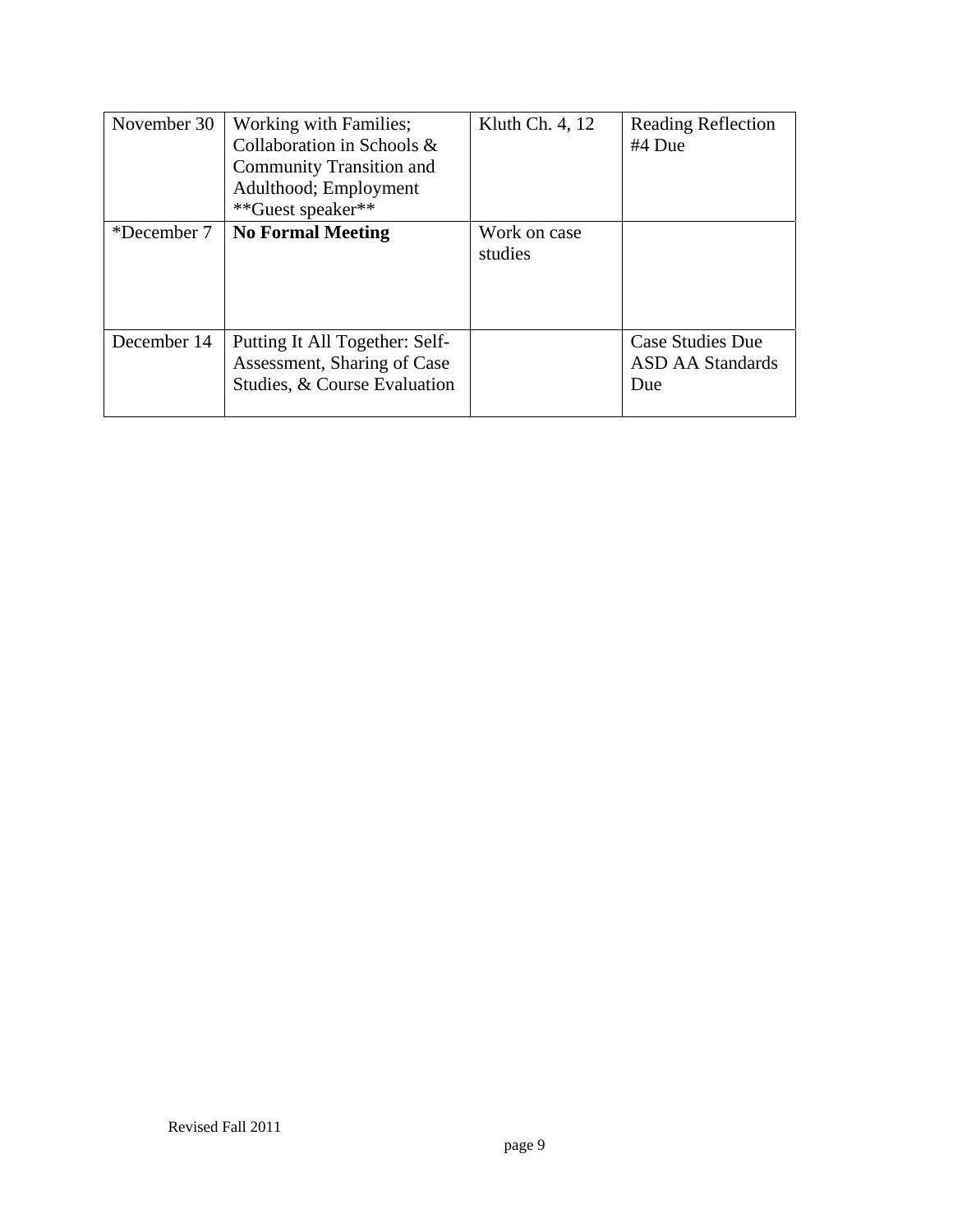#### **PROFESSIONAL REQUIREMENTS**

- Given that professional and personal conflicts can happen, each student will be 1. Attend all class sessions as points are earned for each class session attended. allowed one absence without point deduction if make-up work is submitted. Subsequent absences will result in point deduction. *Please be on time*, call the instructor when unable to attend or when arriving late.
- 2. "Person-first" language (e.g., "Student with learning disabilities" rather than "Autistic student, or SDC student.") State "Johnny, who happens to have a learning disability" rather than "my RSP" student.") This must be used throughout all written and oral assignments and discussions. Never, ever, ever, ever use the word "management" to describe supporting students with troubling behavior.
- 3. Word process all written documents, unless requested otherwise. Keep a copy of all of your work. You will want these copies for your records and for future use as professional portfolio entries.
- 4. Complete and hand in all assignments on the due dates for full credit. Late assignments will receive a two point deduction. If you have extraordinary circumstances that impact completion of your assignments, please let the instructor know. Any time that you have questions or concerns, please contact the instructor immediately.
- 5. Participate in class discussions and group activities and demonstrate positive interpersonal skills with classmates and guests. This includes the professional courtesies of keeping your phone on "vibrate," restricting the use of lap top computers to notetaking (no surfing the web, e-mailing, or working on assignments) and keeping side conversation to a minimum.
- 6. Select a class "buddy" to ensure that you receive handouts and information when you must miss class. Buddy: E-Mail: Telephone: Fax:

## **ALL UNIVERSITY WRITING REQUIREMENT**

Every course at the university is required to have a writing requirement of at least 2500 words. In EDEX 636 this requirement is met via the written assignments and portfolio reflection paragraphs.

#### **STUDENTS WITH DISABILITIES REASONABLE ACCOMMODATIONS**

Students must be approved for services by providing appropriate and recent documentation to the Office of Disable Student Services (DSS). This office is located in Craven Hall 4300, and can be contacted by phone at (760) 750-4905, or TTY (760) 750-4909. Students authorized by DSS to receive reasonable accommodations should meet with their instructor during office hours or, in order to ensure confidentiality, in a more private setting.